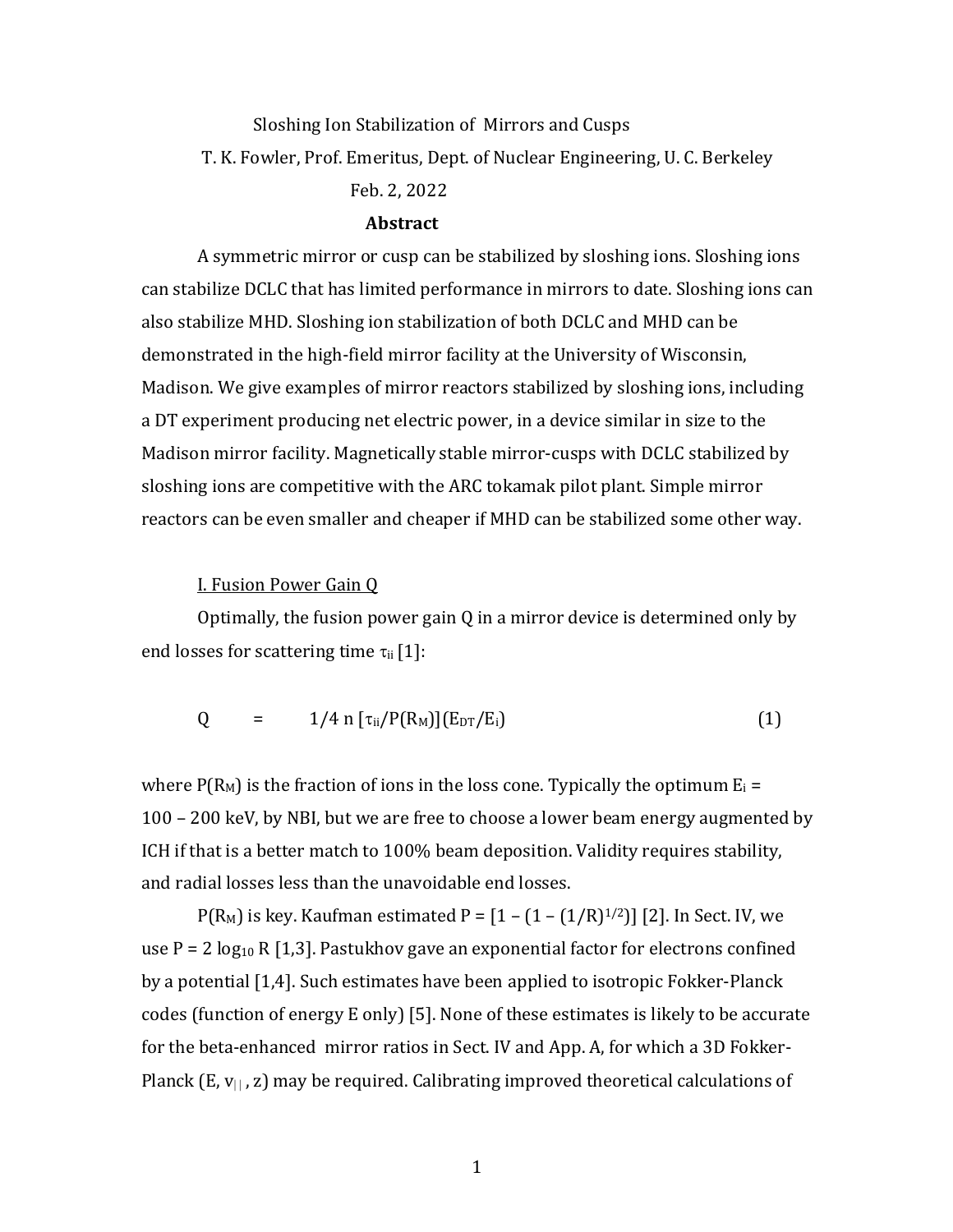$P(R_M)$  in the 12:1 vacuum mirror-ratio device at Madison could demonstrate the stability of mirrors and the ability to calculate mirror performance from collisions alone [4].

## II. Sloshing Ion Stabilization

By sloshing ions we mean neutral beams aimed to cause ions to bounce between mirrors [6]. We are free to optimize the neutral beam energy to achieve 100% beam deposition, with ion energy augmented by ICH.

All mirror experiments to date have been limited by DCLC, an exception being BBII that was completely stable  $(\tau \approx 1s)$  at a density too low to excite DCLC [7]. While DCLC is predicted to be stable in a sufficiently large device  $[1,4]$ , a lowcost development path requires sloshing ions, both for DCLC and AIC modes [1,4]. To stabilize DCLC, the density at the sloshing-ion turning points  $n_{SI}$  must equal or exceed the midplane density n of ions accumulated by scattering  $(n_{SI} \ge n)$ . Then the plasma potential drop causing DCLC is largely pushed beyond the mirror throat. Stabilizing MHD is more restrictive, requiring  $n_{SI}/R_{Ci} \geq nV_R/R_{CR}$  for volume  $V_{SI}$ around the sloshing ion density peak and  $V_R$  in the region of bad curvature, with curvature radii  $R_{Ci}$  and  $R_{CR}$  in good and bad regions, ratio  $F_C = R_{Ci}/R_{CR}$ . Since  $V_{SI} < V_{R}$ , then  $n_{SI}$  > n which stabilizes DCLC also. Ref. [8] argues that, for a single mirror, MHD stabilization also stabilizes trapped particle modes. Sloshing electrons (rather than sloshing ions) are discussed in Ref. [9].

In a configuration consisting of a solenoid of length L with either symmetric mirror-cusps [10] or simple mirrors at each end, fusion is produced in a volume  $V \geq$  $V_R(L/R)$ . To avoid excess particle feed, NBI producing sloshing ions must satisfy:

$$
2(n_{SI}V_{SI}/\tau_{ii}) \leq nV(P/\tau_{ii}) = nV_R(L/R)(P/\tau_{ii})
$$
 Density limit (2a)

$$
L/R \qquad \geq \qquad 2 \left[ (n_{SI} V_{SI})/n V_R \right] (1/P) \qquad \qquad (2b)
$$

$$
L/R \geq (2F_c/P) \quad \text{MHD} \quad ; \quad L/R \geq 2[(V_{SI}/V_R](1/P)] \rightarrow 1 \quad \text{DCLC} \tag{2c}
$$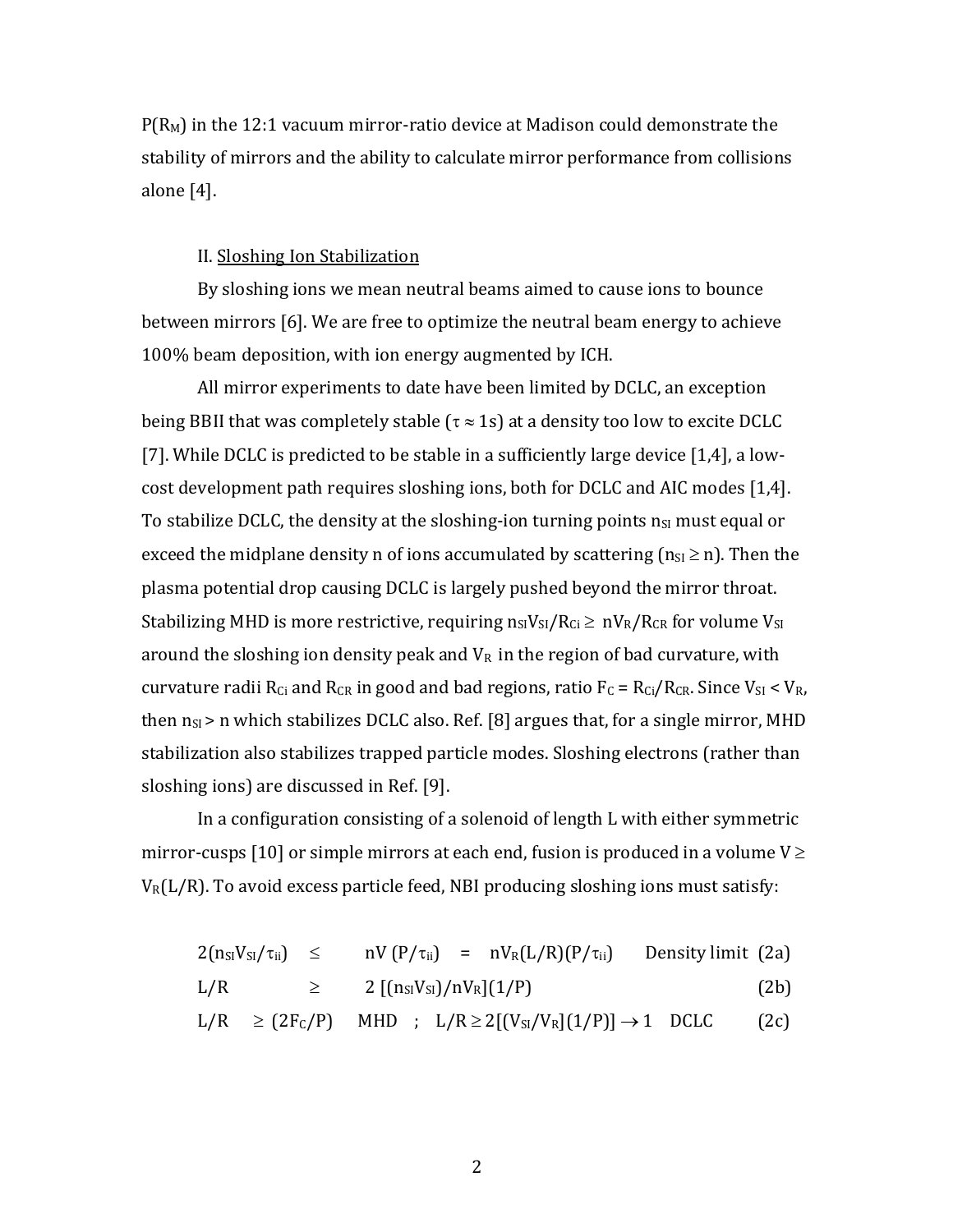Also, the sloshing ion beta limits the sloshing ion density. In terms of midplane beta  $\beta_0$  and field  $B_0$ , and guessing  $B(R_{SI}) \leq \frac{1}{2}$   $B_M$ , we obtain:

 $n_{SI}/n \leq (1/2\beta_0)(B_M/B_0)^2$  Beta limit (3)

Mirror-cusp coils are larger than simple mirrors, hence more expensive; but, being MHD stable, they offer more freedom to heat ions by ICH if sloshing ions are only needed for DCLC/AIC. Design optimization could trade higher cost cusp magnets versus lower NBI/ICH costs due to beta-enhanced mirror ratio. Evidence to date favors higher beta with magnetic stabilization (2XIIB yin-yang,  $\beta = 1$  [7]; axisymmetric GDT,  $\beta$  = 0.6 [11]). We will return to these points in Appendix A.4. Other ways to stabilize MHD are discussed in [6].

The Madison mirror facility with large  $L/R$  can explore sloshing ion stabilization for any path forward using mirrors or mirror-cusp geometry.

## III. Radial Losses

As beta decreases the field at  $r = 0$ , we require that a DT orbit barely fit inside the wall radius (similar to cusp analysis by Grosssman  $[12]$ , who showed that local B = 0 defines a wall containing unconfined plasma). At  $\beta$  = 1 with midplane vacuum field  $B_0$  giving a mirror ratio  $R_M$ , the effective Larmor radius is  $R_L = R_{LO} / (1 - \beta_1)^{1/2}$  < R. This defines  $\beta_1$ , producing an effective mirror ratio  $R_M$  given by:

$$
R_M = [(B_M/B_0(1 - \beta_1)^{1/2}] = (B_M/B_0)(R/R_{LO})
$$
\n(4)

with wall radius R and midplane field  $B_0$ . Both ion collisions and the ETG turbulence of tokamaks can produce radial loss in mirrors. At  $\beta = 1$  the field is confined to a pedestal of width  $\Delta_{\text{mag}} = (R_m^2/R)$  with plasma radius  $R_m$  at the mirror throat [4, Section 7.5, with error omitting factor  $B_C$  in Eq. (26c)].

Other relevant quantities determining radial confinement are (SI units, E in keV,  $n_{20} = n/10^{20}$ , DT plasma, using Eq. (4)):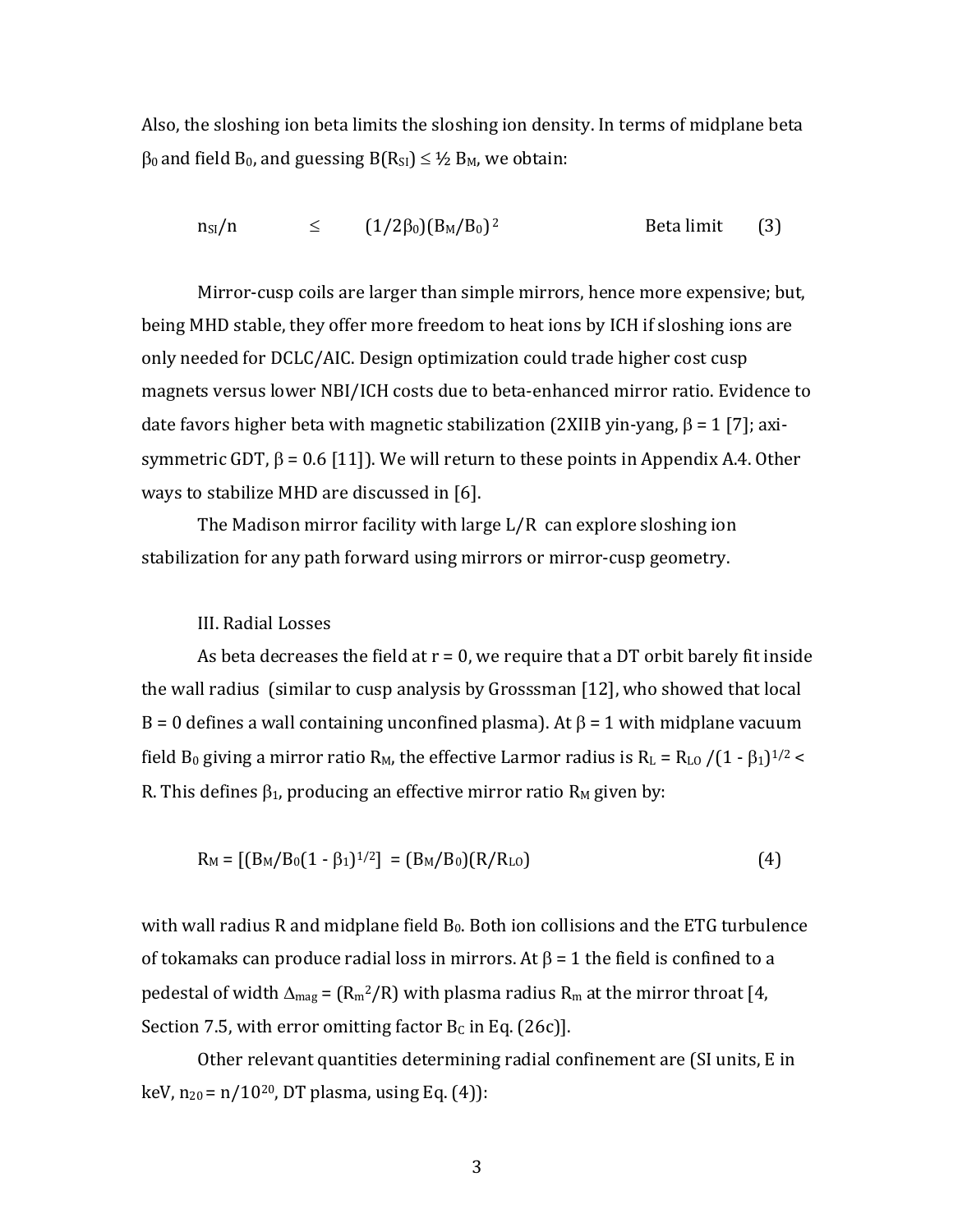| $\tau_{mirror}$ |     | $(1.6 \times 10^{-4}E^{3/2}/n_{20}) \log_{10} [(B_M/B_0)(R/R_{LO})]$                                                         | (5a) |
|-----------------|-----|------------------------------------------------------------------------------------------------------------------------------|------|
| $\chi$ ii       | =   | $(n_{20}/E^{1/2}B^2)$                                                                                                        | (5b) |
| $\chi$ ETG      | $=$ | 0.2 $(E^{3/2}/B^2R)$                                                                                                         | (5c) |
| $1/\tau$        |     | $(1/\tau_{mirror}) + (\chi_{ii} + \chi_{ETG})/\Delta_{mag}^2$                                                                | (5d) |
| Q               |     | $1/4$ (n $\tau$ )( $\sigma$ V) <sub>DT</sub> [E <sub>DT</sub> /[ <e<sub>i&gt; + (<math>\phi</math> + T<sub>e</sub>)]</e<sub> | [5e] |

For a sufficiently short length L between mirrors, ETG can be prevented by Landau damping [7], perhaps establishing a maximum  $L/R$  in Eq. (2b). As noted above, at high beta the mirror magnetic flux  $\psi$  is pushed to the wall giving a width  $\Delta$  $=$  ( $\psi/2\pi R_{\text{WALL}}$  B<sub>0</sub>). For this the criterion for Q in Eq. (1) to prevail is  $[(\Delta^2/\chi_{\rm ii}) + (\Delta/r_{\rm L})^2\tau_{\rm ii}] > (\tau_{\rm ii}/P)$  with Larmor radius r<sub>L.</sub>

IV. Reactor Prospects; A Fusion Chicago Pile

The following examples illustrate the benefit from large  $R_M$ . We show that the smallest mirror device burning DT could have a plasma radius of order 0.05m. This is similar in scale to 2XIIB and the Madison mirror facility. To illustrate a hierarchy of scales, culminating in an attractive power plant, we apply the following design criteria for a magnetically-stabilized spherical volume, assuming DCLC stability also;  $B_M = 17$  T at the mirror throat; and beta-enhanced mirror ratio  $R_M$ :

- (a) From Eq. (4), with  $r_{Lo}(100 \text{ keV}) = (0.07 \text{ m}/B_0\sqrt{(1-\beta)})$ , we obtain:  $R_M = (B_M/B_0)(R/r_{Lo}) = (B_MR/0.07)$  (6) (b) Calculate power gain  $Q$  scaled from results in [5]:  $Q = P(R_M) \approx 2 \log_{10} R_M$  (7)
- (c) Choose neutron wall load  $2.5 \text{ MW/m}^2$  at R, giving DT power:

$$
P_{DT} = 4\pi R^2 (2.5) \text{ MW} \quad \text{quasi-spherical} \tag{8}
$$

Conditions (a), (b) and (c) determine  $R_M$ , Q and fusion power  $P_{DT}$  given the plasma (wall) radius R, with results in the table below: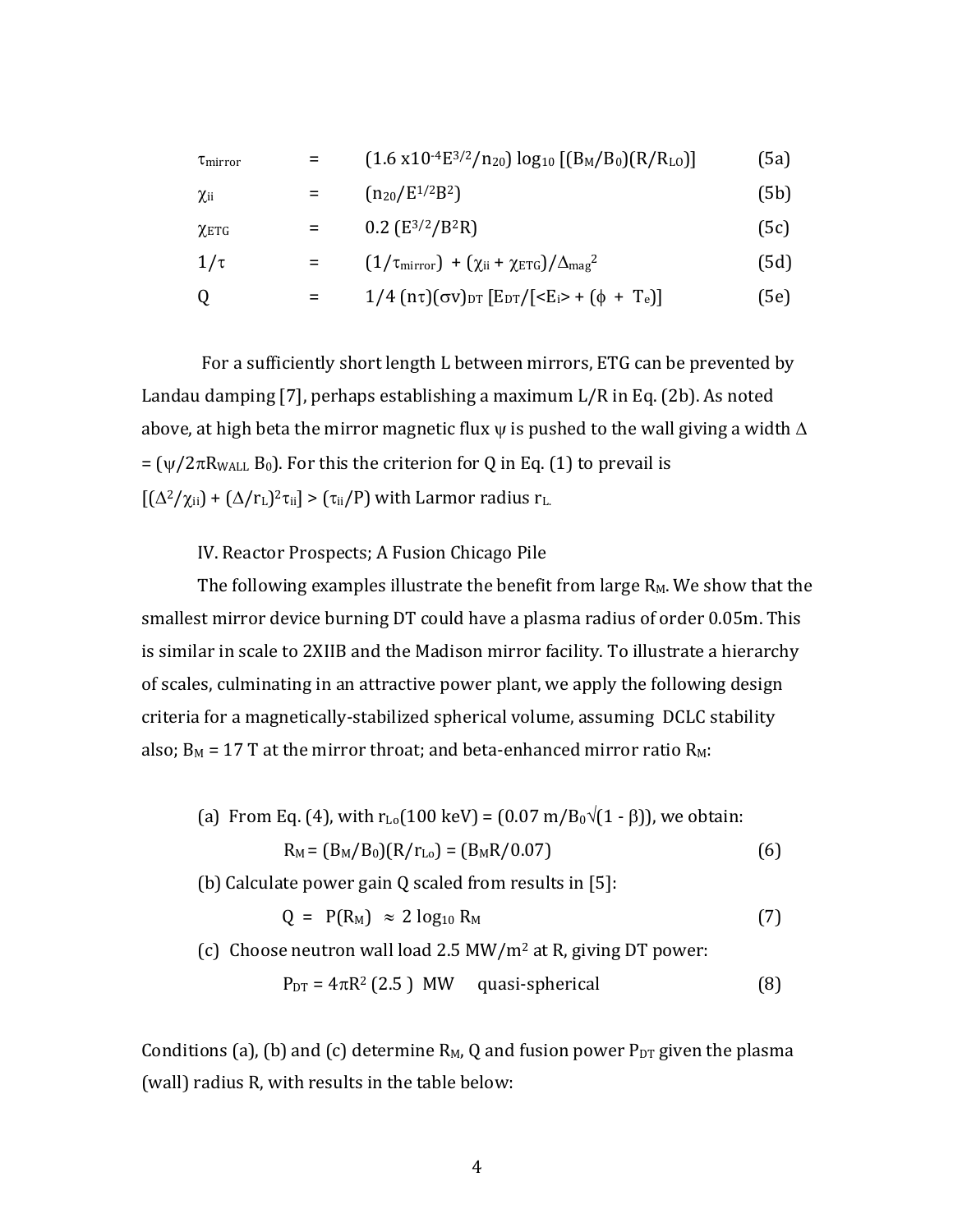|        | <b>Symmetric (Mirror-Cusp) Reactor Parameters</b> |      |   |               |  |                             |
|--------|---------------------------------------------------|------|---|---------------|--|-----------------------------|
|        | R.                                                | Rм   | Q | $P_{DT}$      |  | $Q_{\text{eff}}$ P-electric |
| Case 1 | $0.05 \; \mathrm{m}$                              | 12.  |   | 2.2 50 kW     |  | 5 kWe                       |
| Case 2 | 5 <sub>m</sub>                                    | 1200 |   | 6.5 785 MW 19 |  | 350 MWe                     |

Here  $Q_{\text{eff}} = Q/[1 - 0.1Q]$  accounts for 50% of alpha power heating the plasma (Case 2 only). To calculate electric power from  $Q_{\text{eff}}$  requires determining the density n yielding a 2.5 MW/m<sup>2</sup> wall load, giving then requirements on NBI to sustain the reaction, and also the midplane field  $B_0 = (8nE_i/\beta_0)^{1/2}$  (typically < 2T). It works out that 20 keV beams are optimum  $(100\%$  deposition, with ICH boost to 100 keV).

Case 1 is the fusion "Chicago Pile" proof-of-principle, with  $R_M = 12$  (for log scaling) and dimensions confining D-T radially (end loss dominant) but too small to contain alphas (Larmor radii  $r_\alpha$  = (0.27/B<sub>0</sub>); requiring wall protection). For this case L/R  $\approx$  2 gives Q  $\approx$  1 even for sloshing ion stabilization of MHD. Other ways to stabilize MHD are discussed in  $[6]$ . The electric power is the residual from thermal conversion at 40% minus NBI/ICH power =  $P_{DT}/Q$  generated at 80 % efficiency and direct conversion efficiency  $50\%$  [4, App. B]. The fusion power is 50 kW producing net 5 kWe electric power. The fission Chicago Pile power was 0.5 watt.

Case 2 has  $R_M$  = 1200 for log scaling. In Appendix A, we discuss how a device of similar size extrapolates to a pilot power plant, with direct conversion in expanders required in any case to achieve high  $T_e$  [4]. For Case 2, we include a factor 1.3 blanket multiplication. About 50% of the alpha power heats the plasma, giving  $Q_{\text{eff}} = Q/[1 - 0.5 \times 0.2 \times Q]$ ; and from this, a plant efficiency of 45% (fusion to electric). 

Applied to mirror-cusp geometry, parameters in the table above need not satisfy Eqs. (3 a,b,c). Interpreting Case 2 as a simple axisymmetric mirror MHDstabilized by sloshing ions gives  $P = 0.16$  (to give  $Q = 6.5$ ) which requires  $L/R = 12.5$ to satisfy Eq. (3a). Effectively,  $L/R = 2$  for the sphere; hence for the simple mirror P-electric =  $(12.5/2)350 = 2000$  MWe.

5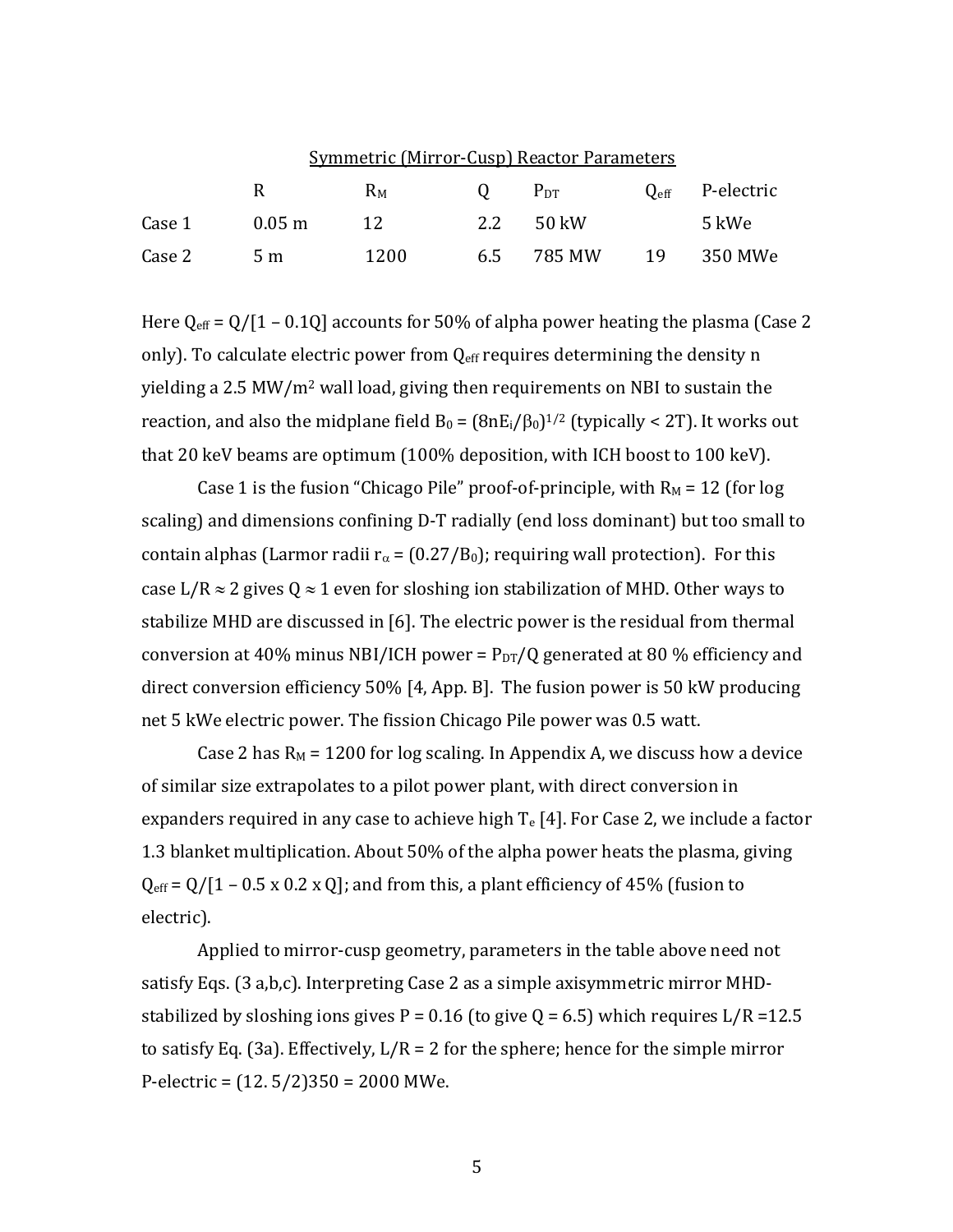For both mirror-cusp and simple mirror, the midplane field  $B_0 \leq 1$  T (to satisfy Eq. (3c); also satisfying Eq. (3b)). A field  $B_0 = 1T$  and  $R = 5m$  confines DT and alphas  $((r<sub>L</sub> \alpha) = (0.25/\sqrt{(1-\beta)} < 5, \beta < [1 - (0.25/5)^2] = 0.998)$ .

## **Appendix A**

A1. Comparing a Mirror-Cusp Reactor to the ARC Tokamak

Here we compare the ARC tokamak pilot plant  $[13]$  with a mirror-cusp  $[10]$ of equal electric power output (somewhat less than Case 2, Section IV).

| <b>Parameters</b>               | Mirror                                   | <b>ARC</b> [8]            |
|---------------------------------|------------------------------------------|---------------------------|
| R <sub>WALL</sub> /Major Radius | 3.3 m (equiv. sphere)                    | $3.3 \text{ m}$           |
| Length between mirrors          | 10 <sub>m</sub>                          |                           |
| Plasma volume                   | $150 \; \mathrm{m}^3$                    | $141 \text{ m}^3$         |
| Density                         | $10^{20}$ m <sup>-3</sup>                | $10^{20}$ m <sup>-3</sup> |
| Ion energy                      | 100 keV                                  | 15 keV (avg.)             |
| B                               | 2T (midplane)                            | 9 T (on axis)             |
| <b>BMIRROR</b>                  | 15.4 T                                   |                           |
| Max. B at conductor             | 23T                                      | 23T                       |
| Injection power                 | 93 MW (D.C. NBI)                         | 70 MW (Ignitor)           |
| P <sub>FUSION</sub> (MW)        | 465 MW ( $\langle 6^{2} \rangle = 0.5$ ) | 525 MW                    |
| PELECTRIC                       | $0.4 \times 465 = 190$ MW <sub>e</sub>   | 190 MW $_{\rm e}$         |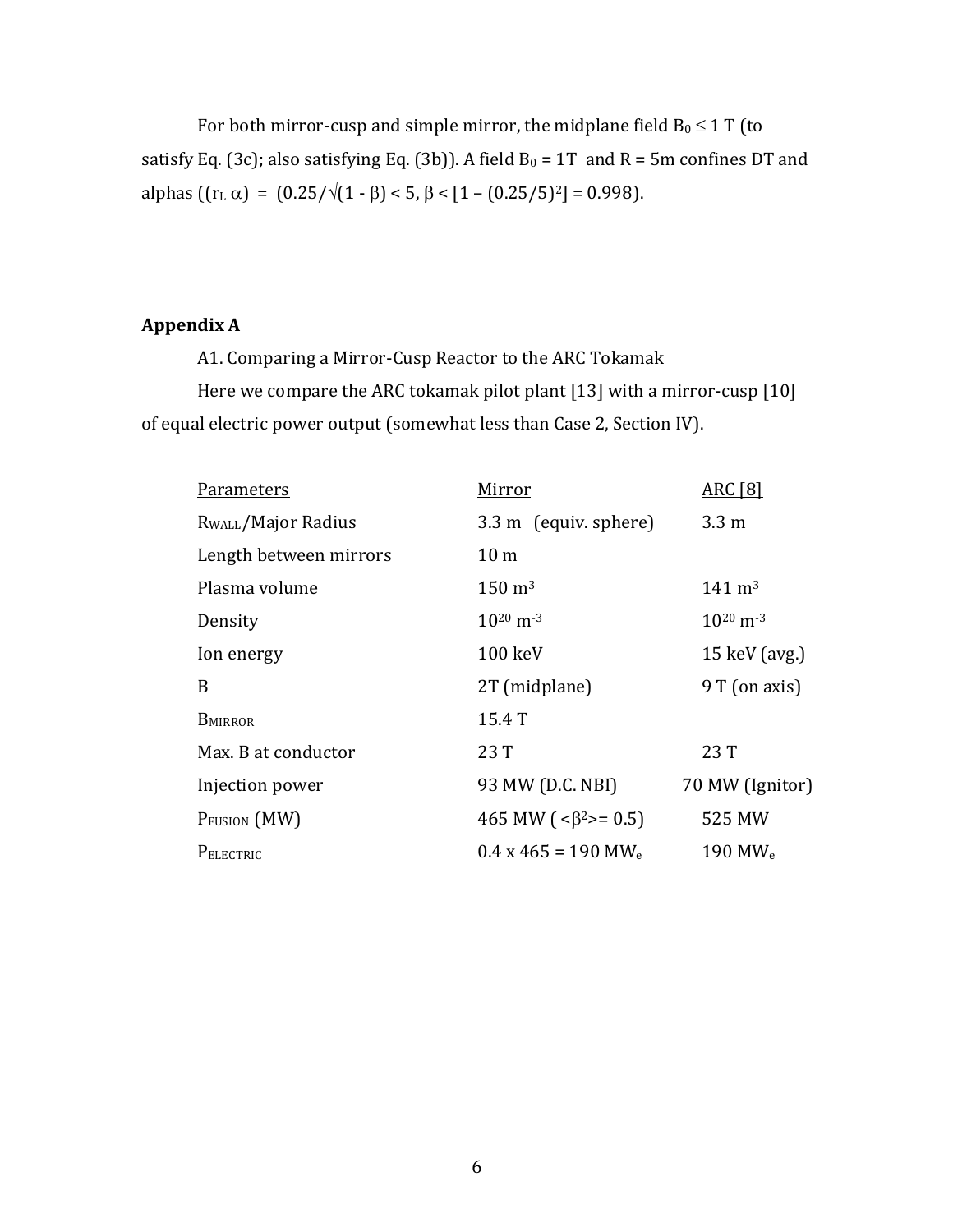## A.2 Power-Related Costs

We apply the ARC Flibe blanket for the mirror, cost proportional to Fusion power [13]. The internal divertor in ARC is replaced by magnetic flux escaping from the ends of mirrors, providing a natural divertor, shown in figures in Ref. [4].

| <b>Power-related Costs</b> | Mirror              | ARC                 |
|----------------------------|---------------------|---------------------|
| <b>Blanket</b>             | \$230 M             | \$260 M             |
| Beam/Ignitor (\$10/watt)   | \$930 M             | \$700 M             |
| Vessel, Direct converter   | \$180 M*            | \$92 <sub>M</sub>   |
| Power Subtotal             | \$1340 M            | \$1052 M            |
| PELECTRIC                  | 190 MW <sub>e</sub> | 190 MW <sub>e</sub> |
| Subtotal Capital Cost      | \$7053/kWe          | \$5536/kWe          |
|                            |                     |                     |

\*Taken equal to MFTF-B 72 m-long vessel: \$52M plus inflation.

# A.3 Total Fusion Reactor Costs

Magnet costs include conductor and structure to contain the forces. We use ARC fabricated cost at \$1M/tonne [13]:

| <b>Magnet Costs</b>                 | Mirror       | <b>ARC</b>   |
|-------------------------------------|--------------|--------------|
| <b>Magnets</b>                      | \$387M       | \$380 M      |
| Magnet structure                    | \$1900 M     | \$5100 M     |
| Magnet Subtotal                     | \$2287 M     | \$5480 M     |
| Power related                       | \$1340 M     | \$1052 M     |
| <b>Fusion Reactor Total</b>         | \$3627 M     | \$6532 M     |
| Turbine Hall (@\$1/watt)            | \$190 M      | \$190 M      |
| <b>Total Power Plant</b>            | \$3817 M     | \$6722 M     |
| Net Electric                        | 190 MWe      | 190 MWe      |
| <b>Total Capital Cost</b>           | \$20,089/kWe | \$35,379/kWE |
| Coal equivalent (capital plus fuel) | \$12,000/kWe |              |